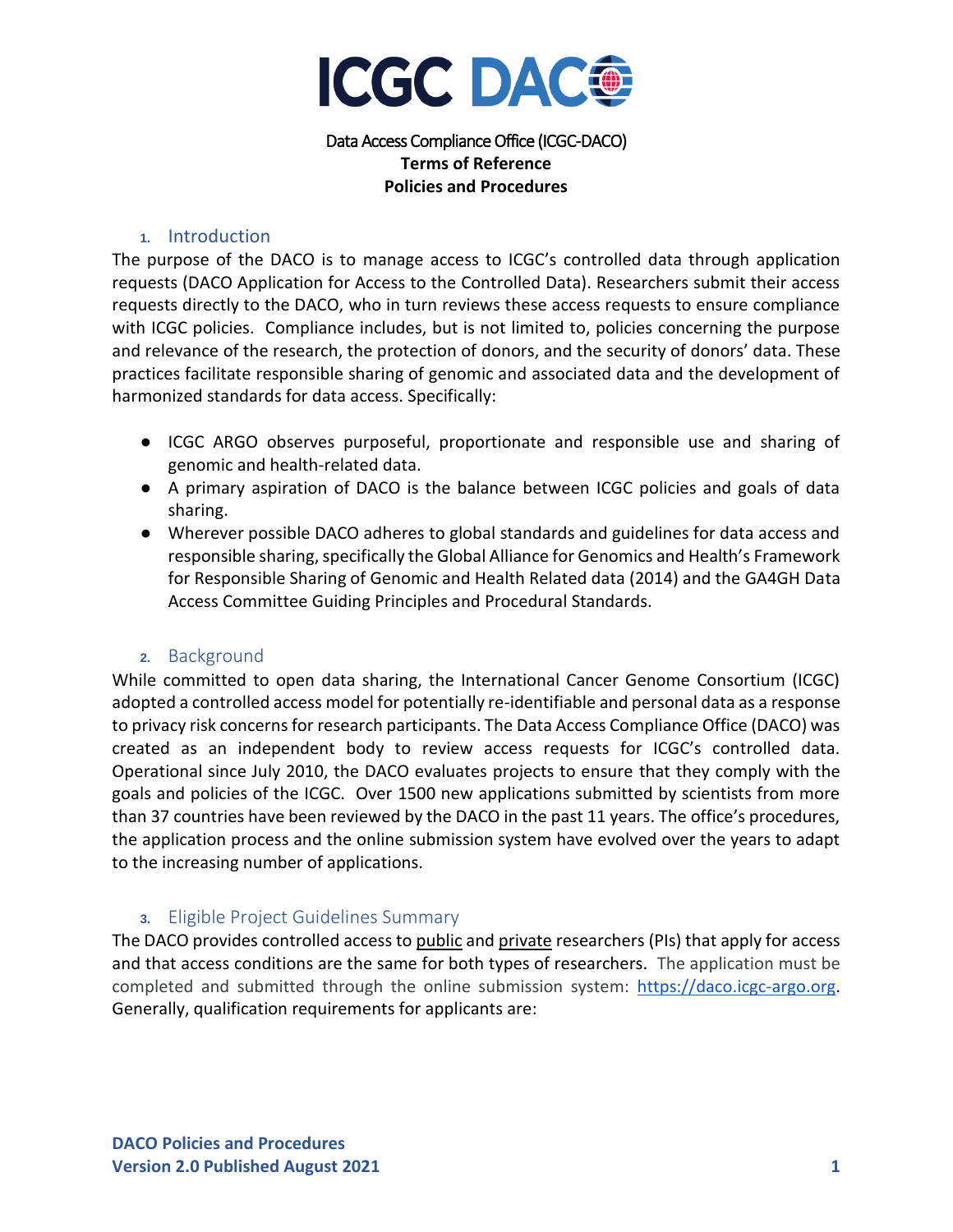# **ICGC DAC®**

- Be an independent researcher affiliated with a legal entity (e.g., university professor, researcher in a private company, independent researchers able to apply for federal research grants, etc.)
- Have an institutional representative at your institution
- Have a scientific abstract outlining the desired use of the ICGC Controlled Data
- Have at least 3 relevant publications of which you were an author/co-author
- A project and its authorized users are approved for access to the data for 2 years, or sooner upon completion of a final report if a study ceases. If a user wishes to extend the term of the agreement, they may do so by submitting a Renewal Application.
- Authorizations to access controlled data will be broad, so that authenticated users will get permission to obtain access to controlled data generated from all samples studied by any participating ICGC project.

## *Detailed instructions for application requirements and user instructions can be found on the [ICGC ARGO Documentation Data Access Page.](https://docs.icgc-argo.org/docs/data-access/data-access)*

### **4.** Data Access Review Committee

The Data Access Committee consists of three to six individuals, including the Data Access Officer and other assistants independent of the DACO. The Committee members include individuals with expertise in computational Biology, Law, Its security and machine learning. Meetings are held weekly to a scheduled agenda.

### **5.** Ethical Approval

ICGC ARGO bears no responsibility for ethical approval- maintaining appropriate ethical approval (if so required) is the responsibility of the PI. If Ethical approval is required in an applicant's jurisdiction, it must be current for the duration of the approved Data Access Period and adequately disclosed on the DACO application. Applicants should confirm requirements for ethical approval to use ICGC Controlled Data by contacting the relevant local institutional review board / research ethics committee (IRB/REC) to clarify the matter.

### **6.** DACO Review Process

## *Detailed application review procedures and instructions can be found on the [ICGC ARGO](https://docs.icgc-argo.org/docs/data-access/daco/approval)  [Documentation Data Access Page.](https://docs.icgc-argo.org/docs/data-access/daco/approval)*

All decisions, except for approval, will be accompanied with a detailed justification. The objective is to standardize the review of submitted applications. Generally, DACO assesses applications across 3 Core components of the application, which consist of: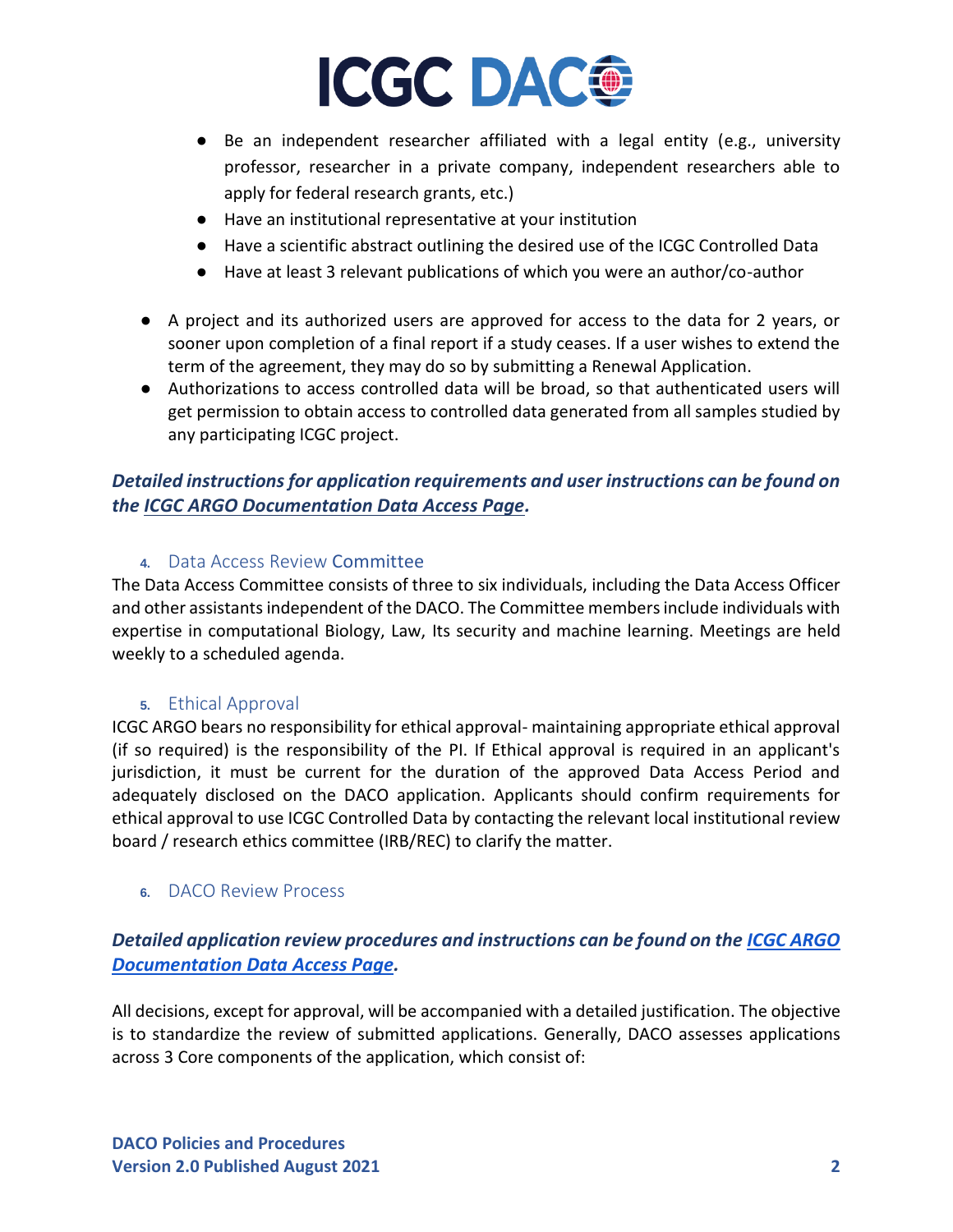# **ICGC DACO**

- **Qualification of users:** Confirming bonafide researchers with real and current affiliations, credible institutions and track records.
- **Feasibility and scientific merit:** clear descriptions of objectives, scientific rationale, planned outputs and how ICGC Controlled data will be used.
- **Ethical considerations:** Potential ethical issues and adherence to ICGC policies, including confirming the project poses minimal risk of re-identifying participants.

## **7.** Data Access Approval Period

The DACO approval expires after 2 years of access. A notification will be sent to the user 45 days before the application expires. If the project remains active, the user may wish to renew beyond the 2 years. The option to renew the application will be available 45 days before the application expires (and 90 days after it expires). The user may reopen the application, make any changes (if necessary) to their currently approved application before re-submitting it for renewal. A signed copy of the application must be sent to the DACO via the online application system. If a renewal is not received within 90 days of the application's expiry, it will be considered closed, and access will be revoked. If there are no issues and/or the application remains the same as last year, the application should be approved for an additional two years.

## **8.** DACO Reporting Requirements and Transparency

- The DACO office will report activities and metrics to the Management Committee on a monthly basis as per the DACO Monthly Report Template.
- Annually the office will report to the Executive Board upon instruction.
- A copy of the Annual report will be published on the [ICGC ARGO website](http://www.icgc-argo.org/) for public viewing.
- Data users will be published on the ICGC ARGO public website monthly.

## **9.** Security Incidents and Data Breach

Management of data security is detailed in the ICGC Security Best Practices for Controlled-Access Data (link). In addition, all users of ICGC data must familiarise themselves with the [ICGC ARGO](https://www.icgc-argo.org/page/137/e84-data-breach-policy-)  [Data Breach Policy.](https://www.icgc-argo.org/page/137/e84-data-breach-policy-) All security incidents (even those not resulting in a data breach) must be reported without delay, where the incident will be investigated and managed as per the policy.

## **10.** Administrative Access

Nominated individuals within the ICGC community require administrative access for purposes of auditing, monitoring, ensuring compliance and quality control of data. Administrative access will require completion of a standard application and be governed by the same terms and conditions outlined in the Data Access Agreement.

## **11.** Appeals Process

All decisions (excluding approvals) are accompanied by detailed justification. Applicants may request a review of a rejection decision by emailing [daco@icgc-argo.org,](mailto:daco@icgc-argo.org) quoting their name and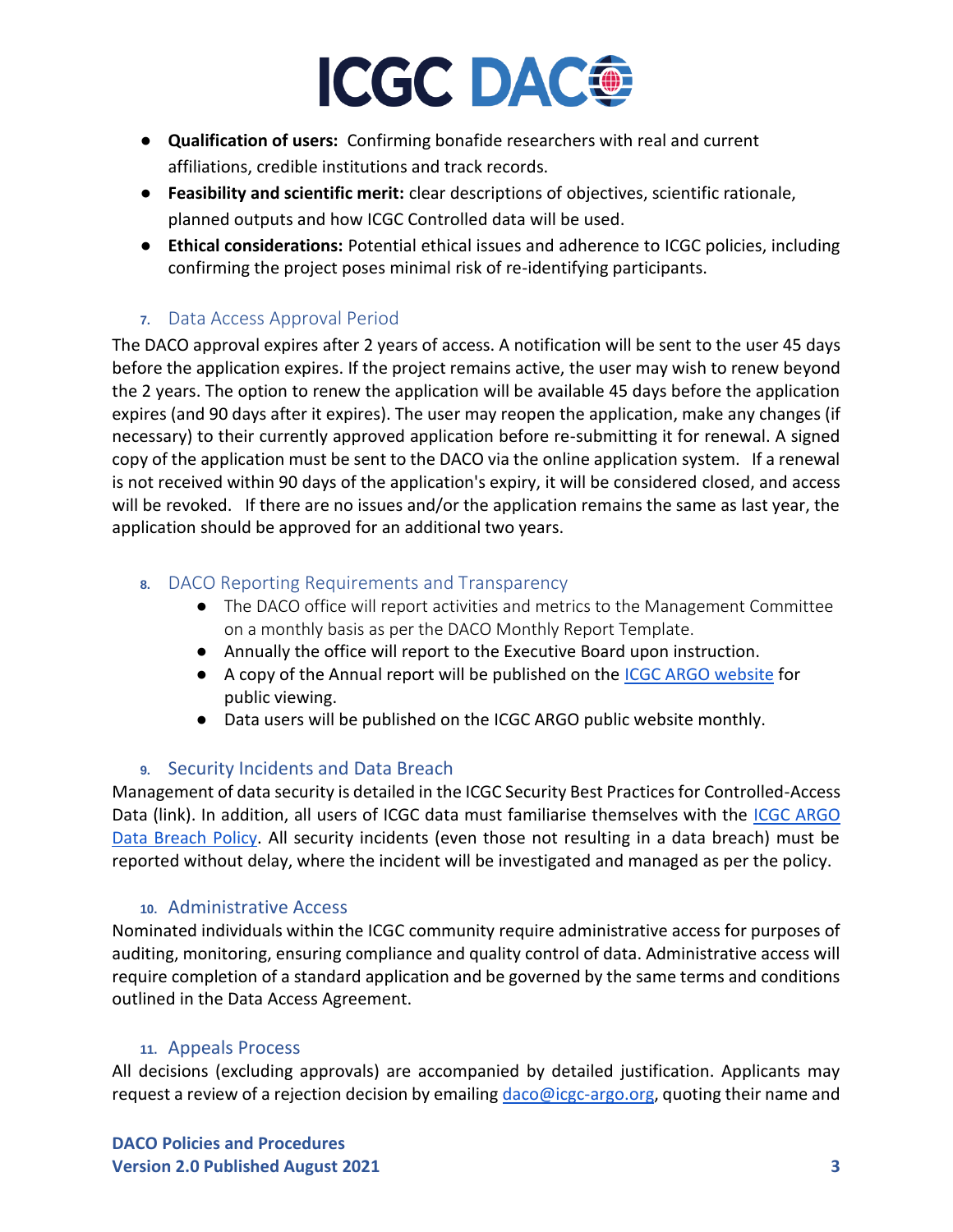

application number, and associated details around the request for review. DACO will review appeals requests and provide a written response within 30 days of receiving the request. If further review is required, DACO may consult the Management Committee for further advice.

### **12.** Sanctions Statement

Failure to comply with terms and conditions of the Data Access Policies may result in access being removed or access terminated for any reason (including upon breach of the terms of the data access agreement). Failure to comply with these requirements may also carry financial or legal repercussions. Any misuse of controlled data is taken very seriously, and other sanctions may apply including notification of organisations or other federal agencies.

### **13.** Retention of Data

DACO and its affiliates will retain data related to DACO applications and processing for 10 years in line with the purposes for data processing. If you would like to inquire about data held about you, please contact [secretariat@icgc-argo.org.au.](mailto:secretariat@icgc-argo.org)

### **14.** Requirement of Lay Summaries

All applications to ICGC require an accompanying lay language summary of their research and proposed use of ICGC Controlled data. A lay Summary is simply the ability to convey the details and significance of research to non-experts. In the context of ICGC ARGO, a lay summary is an overview of a research project described in a way that can be easily understood by those without prior experience of the project or broader subject of cancer genomics. It is not a slight modification of the abstract or a simplification of the research; a well-written lay summary allows the public and broader scientific and clinical communities to understand the research and its goals, impact and applications. Lay summaries as one avenue to communicate with the broader community forms part of the fundamental principles of ICGC ARGO. We have a strategic commitment to public engagement and making data widely available beyond scientific publications and into the patient and public communities.

Lay summaries are used within ICGC ARGO to:

- 1. Support wider public engagement with ICGC ARGO research by increasing the visibility of ICGC related research
- 2. Uphold core principles of responsibility and commitment; ensuring the benefits of ICGC ARGO research are tangible, recognized and valued by the communities we aim to benefit
- 3. Encourage multidisciplinary work by helping other disciplines understand each other's research and work together
- 4. Promote trust and transparency in the research process by robust governance processes communicating the use of ICGC ARGO data to the general public
- 5. Foster a culture of data sharing and raise awareness of the duty to share data for societal benefit and value

**DACO Policies and Procedures Version 2.0 Published August 2021 4**